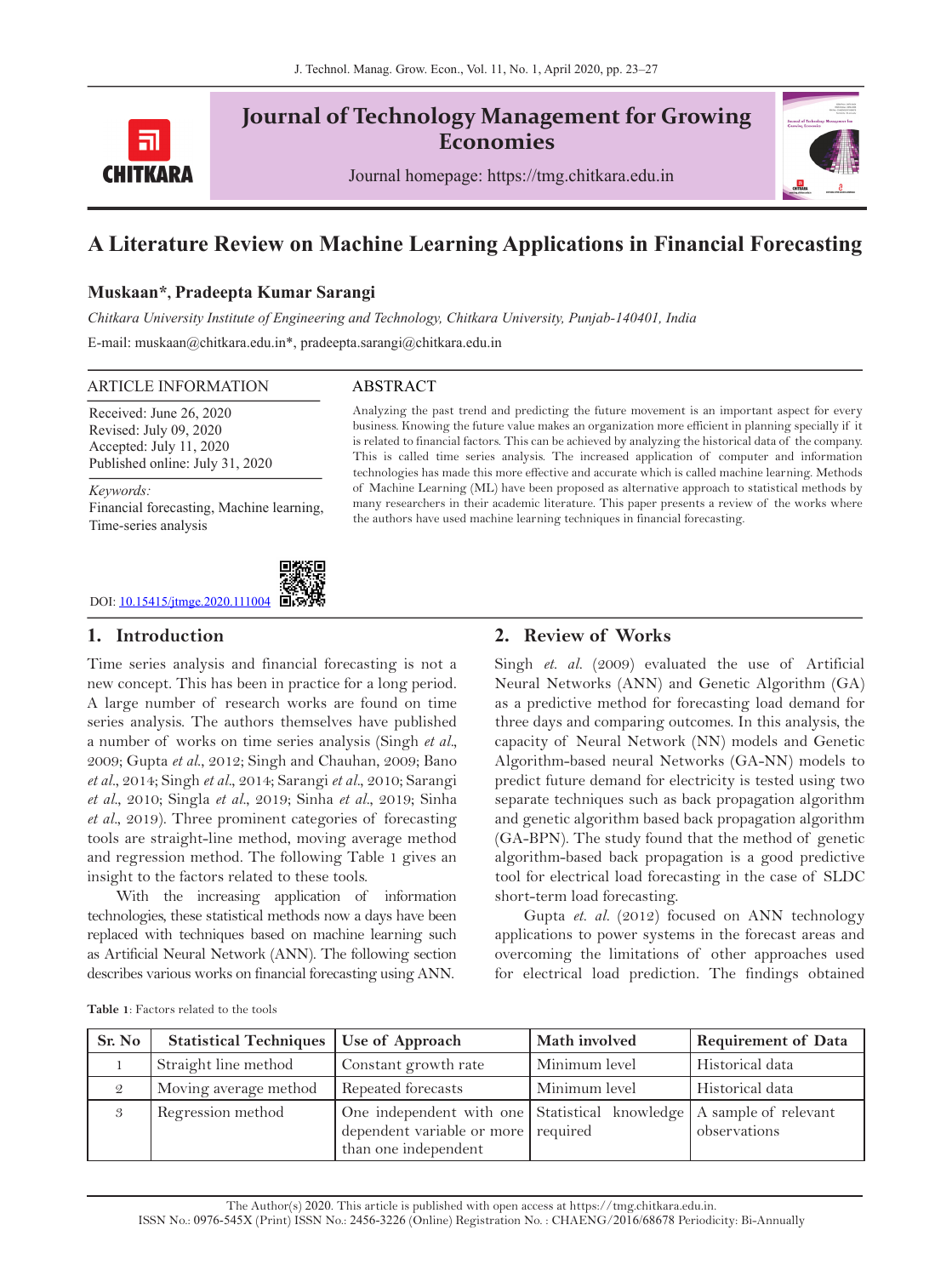that ANN and GA 's definition of hybridisation performed really well. The tests of GA-BPN have the least predictive bias and are considered to be the most effective method for forecasting .

Singh *et al.* (2009) investigated the use of Genetic Algorithm ( GA) techniques to assess weights for shortterm load forecasting in a back propagation network (BPN). Through this work, the author concluded that selection of other parameters and network structure usually affects the result.

Bano *et al. (*2014) has made an attempt to assess the development of the Indian car industry over the three years (up to 2015-16) using a statistical method. For different categories in the car market, an average growth rate of 6 to 11 percent has been recorded. The findings reflect despite the numerous ups and downs in recent years, their studies show positive growth across all segments.

Singh *et al.* (2014), made an attempt to analyze Indian spice industry's past export trends. Review of past pattern suggests erratic development for the spices industry. The results showed positive growth in area and development of spices.

Sarangi *et al.* (2010) analyzed the use of ANN as a tool for prediction, along with various existing techniques for prediction such as regression. Results suggested that the ability of Back Propagation (BP) algorithm-trained ANN models to forecast future electricity load performed best.

Sarangi *et. al. (*2010) explored the use of Artificial Neural Network (ANN) as a predictive method for predicting future demand for electric loads and the effect of different numbers of neurons in the hidden layer in a three-layered ANN architecture.

Singla *et. al.* (2019) made an attempt to develop a forecasting model for India's Consumer Price Index for the period of May to December 2018. The outcomes revealed that ANN produces better results in terms of prediction.

Sinha *et al.* (2019) analyzed the impact of different neural architecture and parameter combinations by applying ANN as a forecasting tool using Zaitun Statistical Package. The results showed that the architecture with 12 hidden layer neurons and a learning rate of 0.03 produced the minimum error.

Sinha *et al.* (2019) analyzed the effectiveness of Neural Network models in forecasting the Consumer Price Index. The author used 144 out of 159 data points for network training in this research work and 15 data sets were used for validation. Neural network works very well and gave the best results in terms of forecasting.

Shaikh *et al.* (2012) presents a review paper on Financial Forecasting using Neural Network and Data Mining Techniques. The authors have discussed various data mining techniques and finally concludes that Back Propagation (BP) neural network is one of the most suitable tool to be used for financial forecasting.

Özgür *et al.* (2017) presents a review paper on Stock Market Prediction Performance of Neural Networks. In their paper the authors have presented a detailed review of works done in stock market prediction using ANN. According to the authors, ANN also produces more better result when it is used in combination with other statistical or machine learning techniques.

Tripathi *et al.* (2014) presents a paper on using of Artificial Neural Network in Stock Exchange Market. According to authors Neural Network is a better performer than the traditional methods. The improved and effective algorithms of the Neural Network is able to increase the efficiency and to classify the unknown pattern. This is why Neural network tools are getting popularity in area of Financial forecasting.

Authors like Guresen *et al.* (2011) have implemented three different approaches for stock market index prediction. The methods are: (i) Dynamic artificial neural network. (ii) Multi-layer perceptron. (iii) The hybrid neural networks.According to the authors, the ANN model performs better than dynamic artificial neural network with a little difference.

Guan *et al.* (2018) have introduced a hybrid market price forecasting method called the High-Order Fuzzy-Fluctuation-Trends-Based Back Propagation (HTBP) neural network model. There are some novel aspects to the proposed model: (i) Neural network algorithm and fuzzy set theory are combined to avoid over-fitting problems in traditional models. (ii) Back propagation algorithm can sensibly analyze external policies for the real existence of sequential records, without taking into account the major factors of particular laws and the course of action. (iii) If the proper treatment will be given then hybrid model will fairly eliminate noise from the internal rules.

Kara *et al.* (2011) introduced a paper on predicting stock price index variations using ANN and SVM for the exchange of Istanbul stock. The research sought to emerge two efficient models and contrasted the performance for the prediction of the variations of Istanbul Stock Exchange 's National 100 Index (ISE) daily. The models built on ANN and SVM classification techniques. Experimental findings showed that the average efficiency of the ANN model recorded 75.74 percent was found to be slightly higher than that of the SVM model i.e., 71.52%.

Moghaddama *et al.* (2016) uses artificial neural network to portray a paper on stock market index prediction. In this research, it investigated the capability of ANN to forecast the regular NASDAQ stock exchange rate. Several FFNN were conditioned by the backpropagation algorithm were evaluated. The method employed in this analysis took into consideration inputs from both the short-term historical stock prices and the weekday. The daily exchange rates for NASDAQ stocks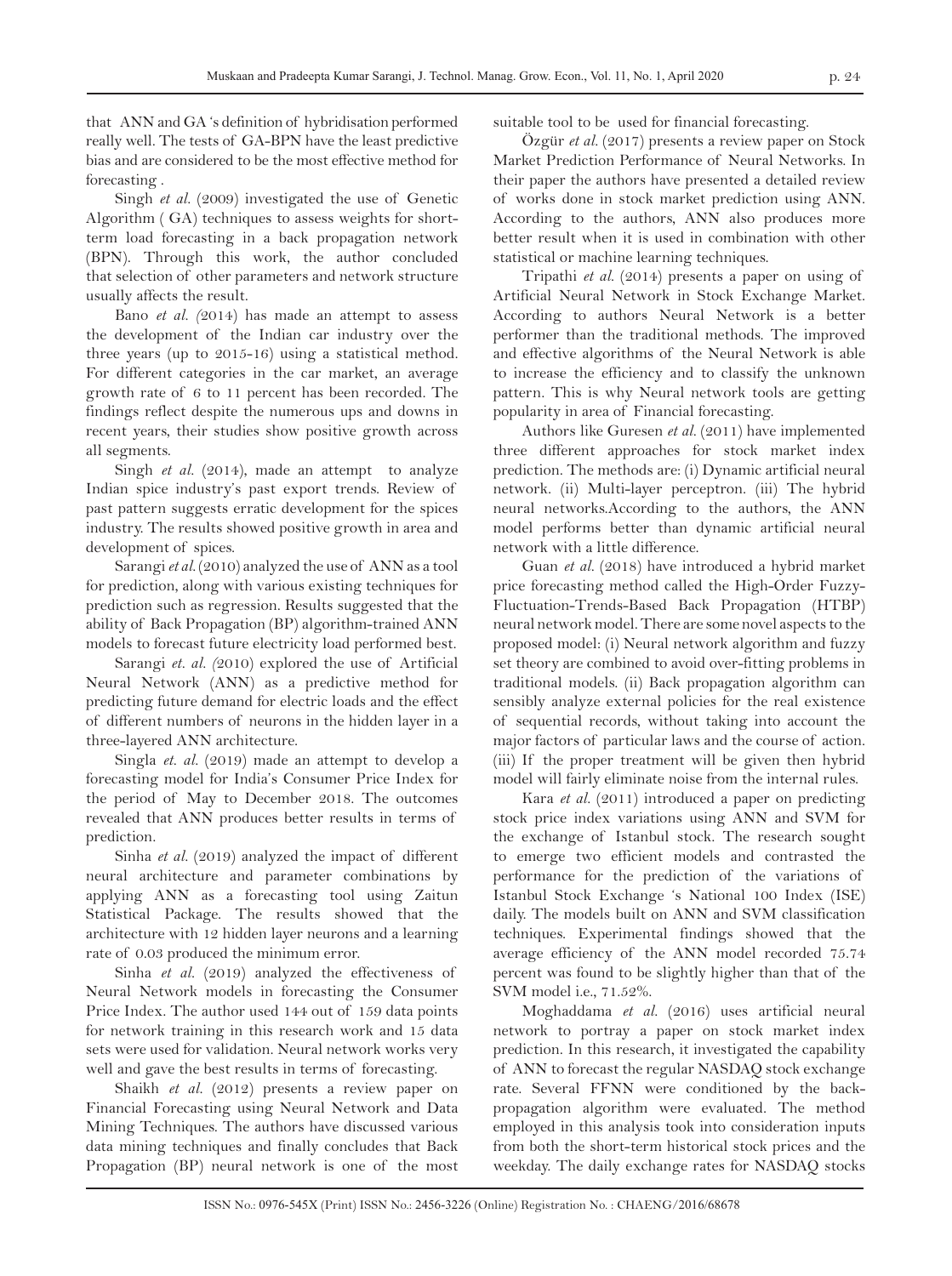from 28 January to 18 June 2015 are used for model development. The initial 70 days are chosen as the training dataset (January 28 to March 7), and the last 29 days are used to test the predictive potential of the proposed system. NASDAQ index prediction networks were developed and validated for two input data set forms (four days before and nine days before).

Maditinos *et al.* (2016) introduces a review paper on the use of neural networks in forecasting. In their paper , the authors presented a summary of the literature on NNs applied to financing issues, focusing mainly on modeling. The study concluded that ANNs offer the traditional linear methods with a promising alternative approach. Yet while ANNs deliver a lot of promises, they also embody a great deal of uncertainty.

Pawha *et al.* (2017) conducted a review work using Machine Learning on stock prediction. This paper addresses the suitable machine learning algorithms for such an application; as well as discussing what current tools and techniques are best suited for its implementation. The study recommends using linear regression and logistic regression for stock prediction and stock analysis, and this study recommends SVM to get precise results. A limitation to this hypothesis is the need to be considered friendly by the dataset used in prediction. The paper summarizes the tools that can be used for implementing algorithms in machine learning. All tools support algorithms of regression and classification, so users can pick any method based on their familiarity and convenience. The paper suggests a system for extracting knowledge from data and making a prediction to advise the consumer on investments.

Qui *et al.* (2016) introduces a paper on Artificial Neural Network Application to predict returns on the stock market. The dataset used was of Japanese stock market scenario. Due to the non-linear behavior of the time-series, exact stock-market return forecasting is a very challenging task. In the study, authors use ANN that can map any non-linear function without predicting the return of the Nikkei 225 index. (i) The authors suggested a new set of input variables to increase the efficiency of the prediction algorithms for the ANN models, (ii) Classical back-propagation (BP) learning algorithm was used to predict the returns of Nikkei 225 index to validate the predictive capacity of the selected input variables. (iii) Global search methods, i.e. a Genetic Algorithm ( GA) and Simulated Annealing (SA) are used to increase the accuracy of ANN predictions and solve the BP algorithm 's local convergence problem. Evidential tests analyze the selected input variables were beneficial for forecasting the returns on the stock market. A hybrid approach based on GA and SA improves predictive accuracy and surpasses the conventional BP training algorithm.

Aiken (1999) suggested another model to forecast

CPI by ANN using the Producer Price Index (PPI) and preceding data on economic indicators in the USA. The study revealed that the CPI level was predicted by the neural network with a greater precision than any other statistical technique.

Choudhary and Haider (2003) checked the strength of ANN models to forecast monthly inflation levels for 28 countries. The research was presented using two ANN techniques and two quasi-ANN techniques. The models were run for data set comprising of three months. It was found that on an average for approximately 45% countries (13 countries) the ANN model gave superior prediction while AR1 model proved to be a better performer for approx 21% countries i.e. 6 countries. For the remaining 9 countries the results were not very distinct.

Neural Network model performance was compared to conventional econometric models for forecasting inflation level (Moshiri *et al.*, 2000). In this analysis, they used the ARIMA model, an auto-regressive vector model, and a Bayesian vector self-regression model. These models were compared using the same set of variables to hybrid BPN model. Projections were made for one, three, and twelve months and comparisons were made based on RMSE and AME to measure the value of the forecast. Hybrid BPN models were found to be as successful as any other standard econometric model, and were found to be better in some cases.

In another neural network-based and linear comparative study, 'thick' models based on Philips-curve formulations were used to predict inflation in the US, Japan and Euro region. In 'Thick Model' are expressed the 'Trimmed-mean' forecasts from multiple models. These linear models has shown outstanding performance for "Real-time" and "Bootstrap" forecasts for service indices for the european region and were found to be better in a variety of countries for the more general business and commodity price indices (McAdam *et al.,* 2005).

Muskaan *et al.* (2020) in their paper have made the prediction of ICICI bank using Artificial Neural Network (ANN). The authors have concluded that ANN is a better choice for stock prediction however, selecting a suitable architecture is a challenging task.

# **3. Findings of the Review and Conclusion**

The main objective of the paper is to study the research works where the authors have applied machine learning techniques in financial forecasting. In this work a selective number of research works (published between 2000 to 2020) have been studied. From this study, it is found that, though statistical methods are very popular and widely used methods for financial forecasting still there has been a big shift towards the use of artificial intelligence and machine learning techniques. Among various machine learning techniques, ANN, SVM are some very popular methods and widely used by researchers. At the same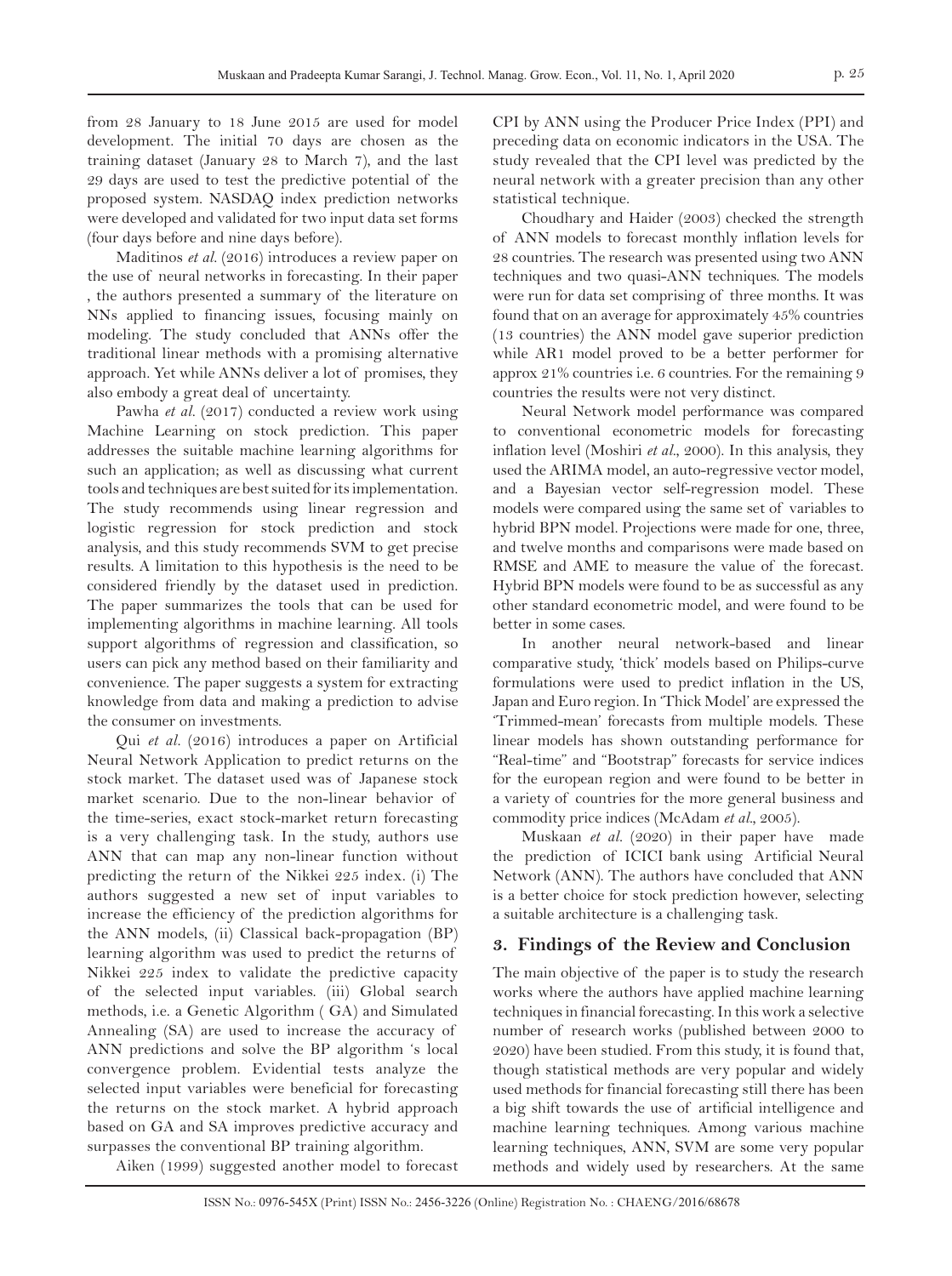time, researchers also have suggested the hybridization of these methods with GA and PSO for better accuracy.

Finally, it is concluded that in the field of financial forecasting, statistical methods have their own importance and value however, machine learning techniques are also getting popularity and also providing better accuracy in many cases in comparison to other widely used methods.

# **Acknowledgements**

With deep sense of appreciation I acknowledged the guidance and encouragement received by Dr. Pradeepta Kumar Sarangi, Professor, Chitkara University. I also express my heartfelt gratitude to Mr. Sunny Singh who supported and inspired me during the research work.

### **References**

- Aiken, M. (1999). Using a Neural Network to Forecast Inflation. *Journal of Industrial Management & Data Systems*, 99(7), 296–301.
- Bano, S. & Sarangi, P. K, (2014). Future Trend in Indian Automobile Industry: A Statistical Approach", *Apeejay Journal of Management Sciences and Technology*, 1(2), 28-32.
- Choudhary, A. & Haider, A. (2003). Neural Network Models for Inflation Forecasting: An Appraisal. Discussion Paper.
- Guan, H., Dai Z, Zhao, A & He. J (2018). A Novel Stock Forecasting Model Based on Highorder-fuzzyfluctuation Trends and Back Propagation Neural Network. *PLoS ONE,* 13(2), e0192366.

https://doi.org/10.1371/journal.pone.0192366

- Gupta, A.K, & Sarangi, P.K, (2012). Electrical Load Forecasting using Genetic Algorithm Based Backpropagation Method", *Journal of Engineering and Applied Sciences*, 7(8), 1017-1020.
- Guresen, E., Kayakutlu, G. & Tugrul, U. D. (2011). Using Artificial Neural Network Models in Stock Market Index Prediction. *Expert Systems with Applications*, 38, 10389-10397.

https://doi.org/10.1016/j.eswa.2011.02.068

- Kara, Y., Boyacioglu, M. A., & Baykan, O. K. (2011). Predicting Direction of Stock Price Index Movement Using Artificial Neural Networks and Support Vector Machines: The Sample of the Istanbul Stock Exchange. *Expert Systems with Applications*, 38, 5311- 5319. https://doi.org/10.1016/j.eswa.2010.10.027
- Maditinos, D. (2016). The Use of Neural Networks in Forecasting. *Review of Economic Sciences*, 6, 161-176.
- McAdam, P. & McNelis, P. (2005). Forecasting Inflation with Thick Models and Neural Networks. *Economic Modeling*, Elsevier, 22(5), 848–867.

https://doi.org[/10.1016/j.econmod.2005.06.002](https://doi.org/10.1016/j.econmod.2005.06.002)

Moghaddam, A. H. (2016) "Stock Market Index Prediction using Artificial Neural Network", *Journal*  *of Economics, Finance and Administrative Science*, [21\(41\)](file:///E:/Journals/JTMGE/Vol.%2011%2c%20No.%201/Final%20Papers/4%20-%20Machine%20Learning%20Applications%20in%20Financial%20Forecasting%20A%20Review%20-%20Muskaan/21(41), 89-93.

<http://dx.doi.org/10.1016/j.jefas.2016.07.002>

- Moshiri, S. & Cameron, M. (2000). Neural Network versus Econometric Models in Forecasting Inflation. *Journal of Forecasting*, 19(3), 201–217. [https://doi.org/10.1002/\(SICI\)1099131X\(200004\)](https://onlinelibrary.wiley.com/doi/abs/10.1002/%28SICI%291099-131X%28200004%2919%3A3%3C201%3A%3AAID-FOR753%3E3.0.CO%3B2-4) [19:3<201::AID-FOR753>3.0.CO;2-4](https://onlinelibrary.wiley.com/doi/abs/10.1002/%28SICI%291099-131X%28200004%2919%3A3%3C201%3A%3AAID-FOR753%3E3.0.CO%3B2-4)
- Muskaan & Sarangi, P.K. (2020). NSE Stock Prediction Using ANN Models. *International Journal of Control and Automation*, 13(4), 552–559.
- Özgür & Taha B. (2017). Stock Market Prediction Performance of Neural Networks: A Literature Review. *International Journal of Economics and Finance*, 9(11), 100-108.

[https://dx.doi.org/1](http://dx.doi.org/10.1016/j.jefas.2016.07.002)0.5539/ijef.v9n11p100

- Pahwa, N., & Vora, D. (2017). Stock Prediction using Machine Learning a Review Paper. *International Journal of Computer Applications*, 163(5), 36-43. http://dx.doi.org/[10.5120/IJCA2017913453](https://doi.org/10.5120/IJCA2017913453)
- Qiu, M., Song, Y., & Chaos F. A. (2016). Application of Artificial Neural Network for the Prediction of Stock Market Returns: The case of the Japanese stock market.*Proceedings of the World Congress on Engineering and Computer Science*, WCECS 2017, 1, 1-7.
- Sarangi. P. K. & Sarangi, P. (2010). Load Forecasting using Artificial Neural Network: Performance Evaluation with Different Numbers of Hidden Neurons. *IUP Journal of Information Technology*, 6(1), 34-42.
- Sarangi. P. K. & Sarangi, P. (2010). Short-Term Load Forecasting Using Neural Network Technology. *IUP Journal of Computer Sciences*, 4(2), 15-23.
- Shaikh, M. & Gyankamal, J. C. (2012). Review on Financial Forecasting using Neural Network and Data Mining Technique. *Global Journal of Computer Science and Technology Neural & Artificial Intelligence*, 12(11), 0975-4350.
- Singh, N., & Singh, R. (2009). Short Term load Forecasting using Artificial Neural Network: A Comparison with Genetic Algorithm Implementation. *Journal of Engineering and Applied Sciences*, 4(9), 88-93. http://dx.doi.org/[10.1109/ICNGIS.2016.7854003](https://doi.org/10.1109/ICNGIS.2016.7854003)
- Singh, N., & Chauhan, R.K. (2009). Short Term Load Forecasting using Neuro Genetic Hybrid Approach: Results Analysis with different Network Architectures. *Journal of Theoretical and Applied Information*, 109-116.
- Singh, S. & Sarangi. P. K. (2014). Growth Rate of Indian Spices Exports: Past Trend and Future Prospects. *Apeejay Journal of Management Sciences and Technology*,  $2(1), 29-34.$
- Singla, C., & Sahoo, A.K, (2019). Modeling Consumer Price Index: An Empirical Analysis Using Expert Modeler, *Journal of Technology Management for Growing Economies*, 10(1), 43-50.

http://dx.doi.org/[10.15415/jtmge.2019.101004.](https://doi.org/10.15415/jtmge.2019.101004)

Sinha, D, & Sinha, S, (2019). Forecasting Consumer Price Index using Neural Networks Models. *Innovative*